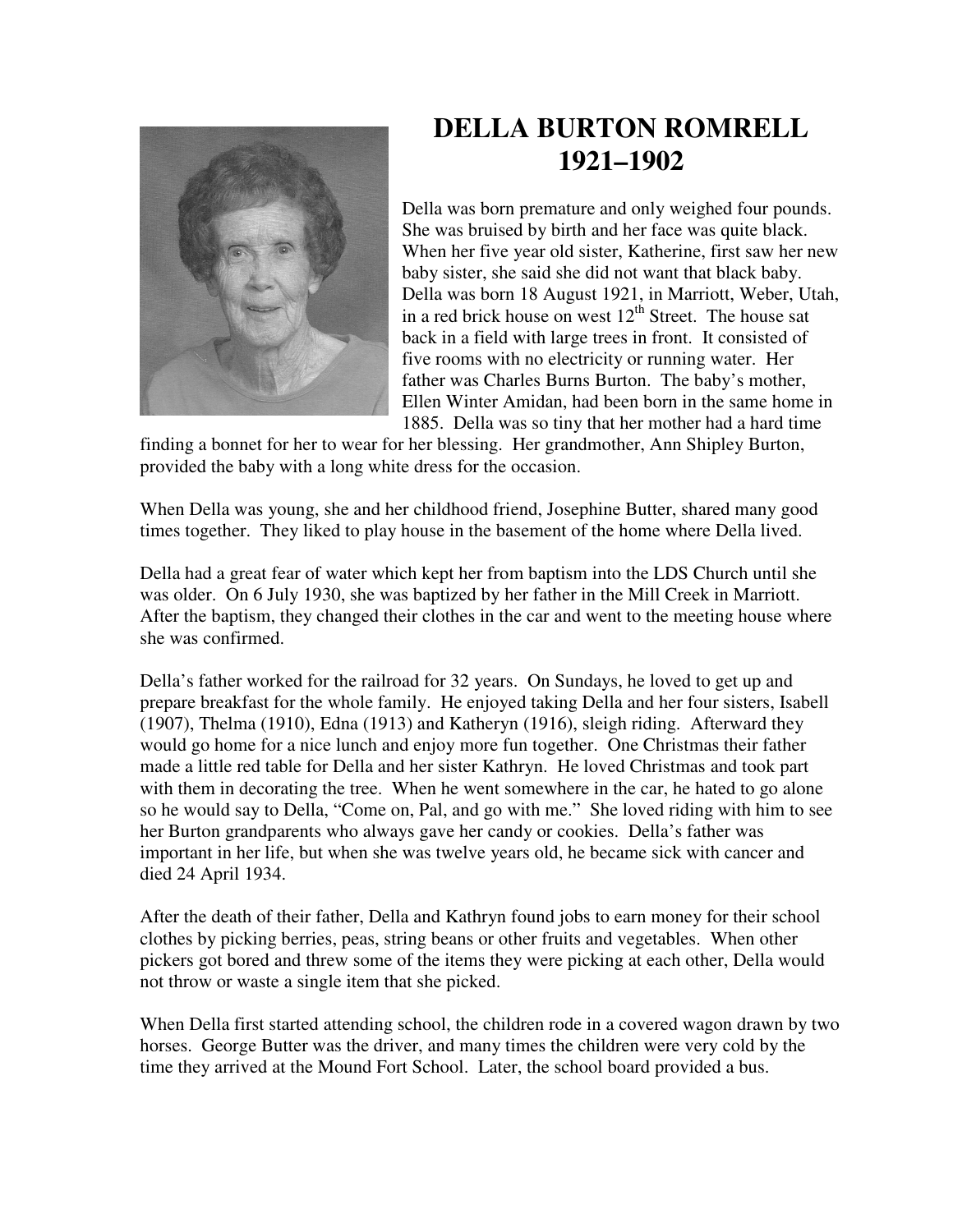When Della attended Ogden High School in 1939, she and her friend Ardiene Stegan wrote and produced a pageant and won fifth place in a pageant contest in the gym classes. In high school, Della shared a locker with her dear friend, Ruth Taylor. The night of graduation in May 1940, they got together with two other girls and went to the dance. After high school, Della worked for eight months at Katherine Quinn Garment Factory, and then she and her friend Ruth found a job together working at the Model Laundry. After a year, Ruth got married and left work.

Due to the war preparation, the federal government bought up a large part of Marriott and Slaterville, including the land the family home occupied. Della's family had to move their house from its location to 268  $17<sup>th</sup>$  Street. The move upset her mother who became ill and never fully recovered.

Della and her sister Kathryn and other friends often went to the dances at White City. None of them had ever been away from home so they took a trip by bus to California in July 1944. They spent a week in San Francisco and saw the sights, and then went to Los Angeles for two weeks.

Della took her sister's place as a Sunday school teacher in the Ogden Tenth Ward in November 1945. She loved the little children that she taught and it brought great joy and happiness into her life. Della and her friend Carol Thompson went to the Salt Lake LDS Temple 12 April 1954, and after that Della returned to the temple whenever she could.

Della attended Stevens Henager College for three years in the evenings, and was able to get a job at Sperry Rand Corporation. She enjoyed working there, and was able to buy her first car and take driver's education. One day Della met Lena Maxfield who said she knew a young man she wanted Della to meet. She made a date for Leonard Romrell and Della. They met at her house and went to an activity at the Harrisville Ward. They began dating and planned to be married. Leonard got sick and did not see her for some time. She was happy when he finally called. They were married 23 August 1963, in the Logan Temple. Pat Hardy made them a beautiful wedding cake, and Mildred and Harvey Hardy had a small reception for them at their home.

Della continued working at Sperry Rand. She had to take her turn on the night shift and some weeks she never saw Leonard until Saturday night. He was a mail carrier working days. Sperry Rand laid off some employees after President John F. Kennedy was shot, and Della was one of them.

One day while Leonard was on his mail route, Mrs. Manning invited Leonard in to see her newly adopted grandchild. He talked to her about the process of adopting a baby and she gave him contact information. The first of September 1965, Leonard and Della got word that there was a baby girl for them. They had their first experience on an airplane when they flew to San Francisco to get the baby. The little baby girl was so beautiful that Della nearly cried when the nurse placed her in Della's arms. They named her Cindy. Della's sisters Thelma and Isabelle hosted a baby shower where lots of beautiful gifts were received. Everyone was so happy for the Romrells. When Cindy was about 14 months old, Leonard and Della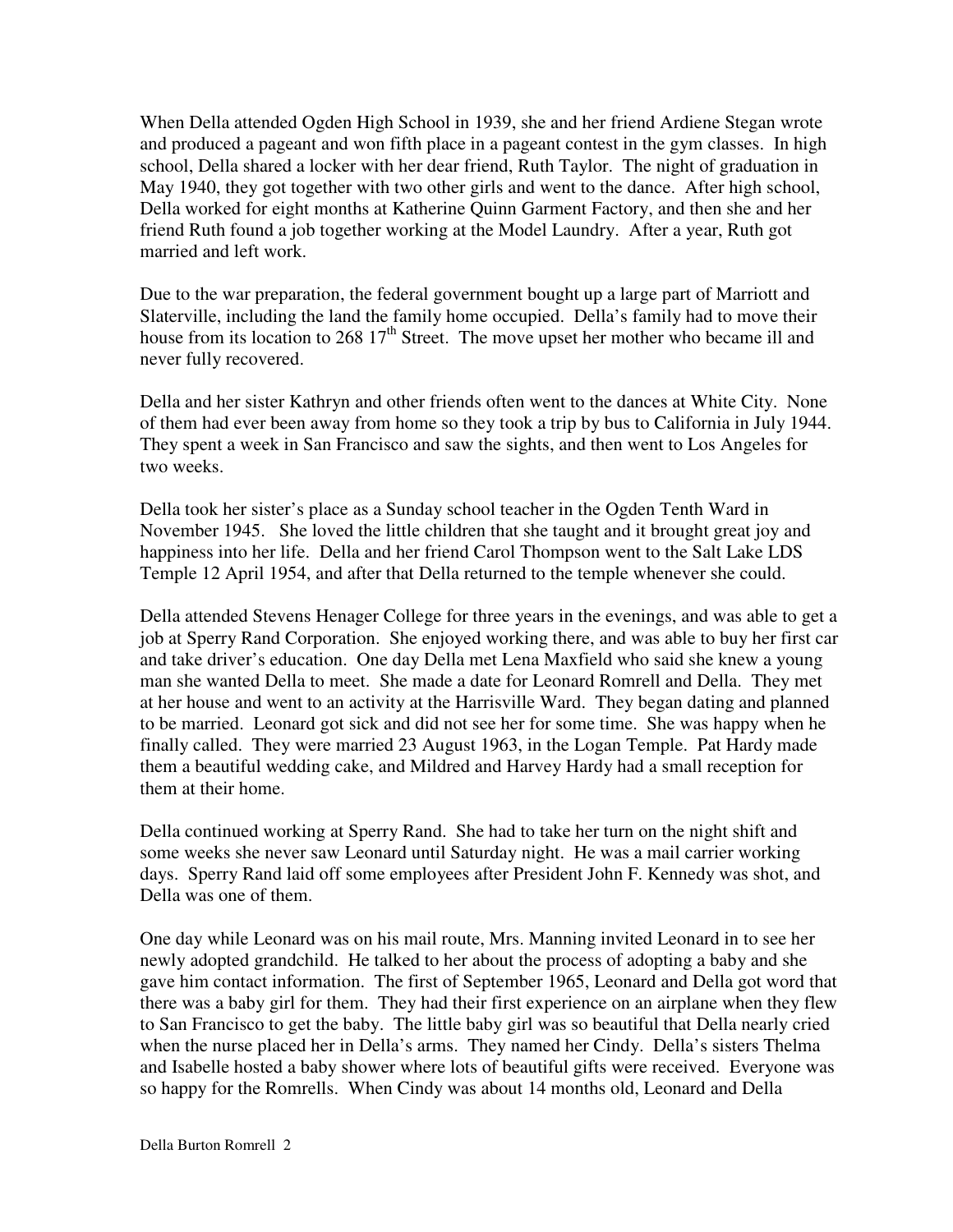decided they would like another baby, a brother for Cindy. Because of their age, they worried that it would not happen. However on 24 February 1967, they made another trip to San Francisco Children's Hospital for Rex Burton, born 9 February 1967. Rex had dark brown eyes and dark hair, a contrast to Cindy's light hair and blue eyes. They took both children to the Logan LDS Temple and were sealed together as a family.

Della served as secretary of the Mutual Improvement Association in Harrisville L.D.S. Ward from 1964-1975, and then was called as primary librarian and served as ward librarian for many years. About 1975 she was asked to be den mother of Den 3. Della served as a den mother for 22 years helping over one hundred scouts. Although she was fearful of water, she would go in a canoe with the boys at Camp Kiesel so they could pass off requirements. She helped each boy with a stamp collection, and then they made a collection of various types of rocks in an ice cream bucket. She could relate to the boys. She got down on their level, and won them over by her kindness and love. In return the boys loved her, and she started these young scouts on their way to earning their advancements in the scouting program.

Cindy and Rex grew up, married, and left home. Della and Leonard were thrilled when they became grandparents to Rowdy Burton Romrell, son of Rex and Shantel. Leonard was able to hold the baby a few times before he suffered a stroke and died, 7 February 1997. Their son Rex had a cancerous brain tumor which he battled for 22 months and finally succumbed, 23 April 1998.

After Leonard died, Della lived alone but because of her kindhearted nature, she could never let a stray cat go hungry and, therefore, had a lot of feline company. Through the years she also continued to keep track of her cub scouts. The day she died, 2 December 2002, she had a stack of Christmas Cards addressed and stamped ready to send to some of her scouts then serving on LDS church missions. The day of her death, she went for her morning walk, returned to her home, and peacefully died as she sat in her chair. She is buried in the Ogden City Cemetery.

## **SOURCE:**

*"*Della Burton Romrell," undated obituary.

Knight, Janice D. and Shanna C. Edwards. Remembrances of Della Romrell. 2011.

Romrell, Della Burton. *Autobiotraphy of Della Burton Romrell.* Unpublished manuscript.